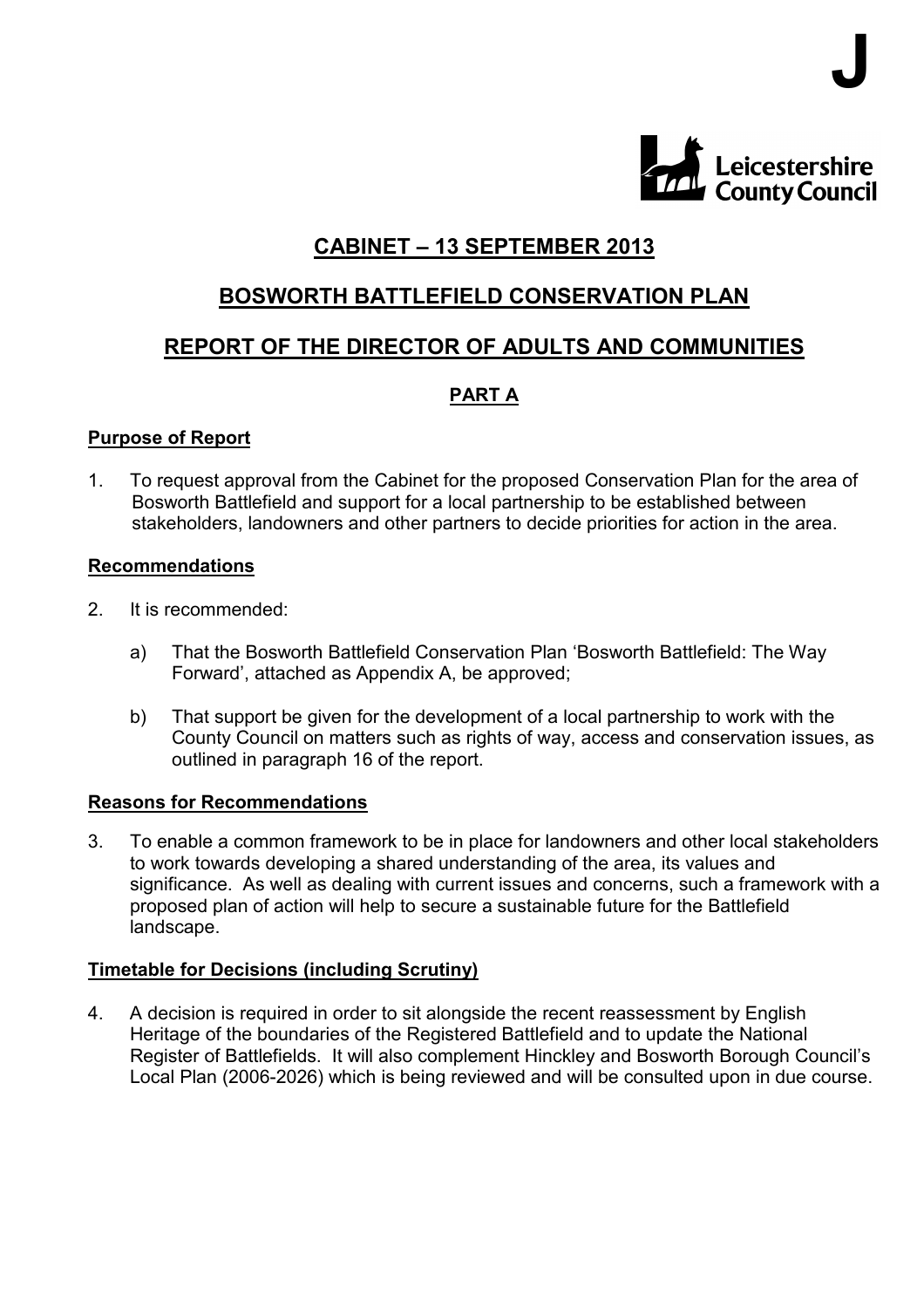## Policy Framework and Previous Decisions

5. This is the first Conservation Plan for the area. The Plan will sit within the existing National Planning Policy Framework (NPPF) and local planning policies. It will help to inform and support policies in Hinckley and Bosworth Borough Council's Local Plan (2006-2026) and any relevant Supplementary Planning Documents. In particular, this will support Hinckley and Bosworth Borough Council's Core Strategy Policy 23: Tourism Development and provide information on the significance of this asset to support their emerging development management policies on Heritage Assets.

## Resources Implications

- 6. The cost of producing the Conservation Plan was met through a grant from English Heritage and through use of existing County Council resources. The resources required to implement the proposals identified in the Plan would be identified through re-prioritisation of work programmes and existing resources and potentially though an externally funded programme such as a Heritage Lottery Fund landscape partnership bid.
- 7. The Director of Corporate Resources and the County Solicitor have been consulted on the contents of this report.

## Circulation under the Local Issues Alert Procedure

Mr I D Ould CC

## Officer to Contact

Heather Broughton, Assistant Director (Communities and Wellbeing), Adult and Communities **Department** 

Telephone: 0116 305 6781 Email: heather.broughton@leics.gov.uk

Carolyn Abel, Heritage Manager, Adult and Communities Department Telephone: 0116 305 3468 Email: carolyn.abel@leics.gov.uk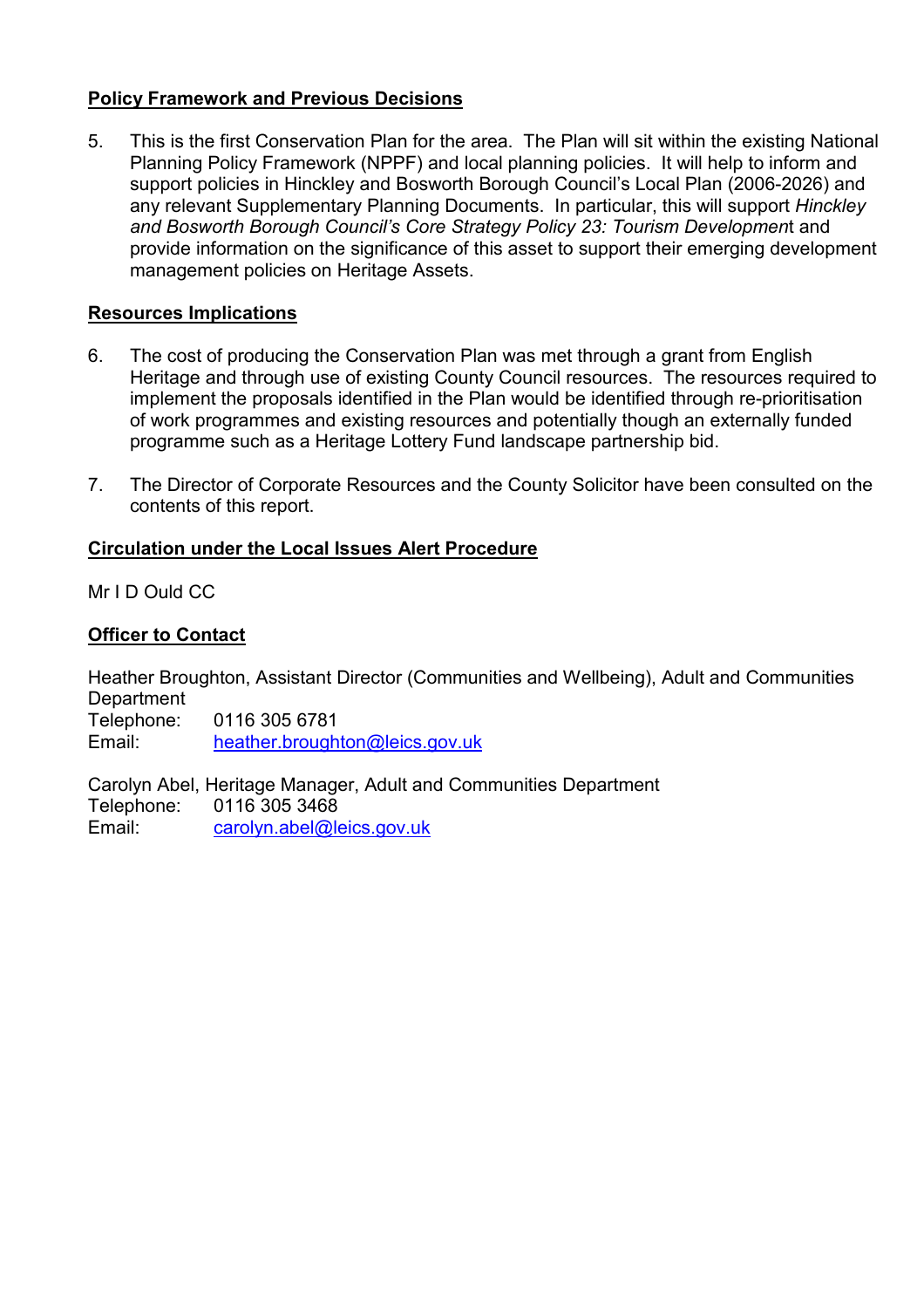## PART B

## **Background**

- 8. The Battle of Bosworth is a well known historical event of national significance and international interest. The Battlefield was designated a Registered Battlefield by English Heritage in 1995. Several contradictory theories regarding the location of the battle existed for many years and the determination of a more precise location was made possible by the Heritage Lottery Fund grant of 2005 and the generous assistance of local landowners. Subsequent detailed research and survey work revealed many archaeological finds and located the likely battle site to the southwest of Ambion Hill near Fenn Lane, Dadlington.
- 9. These recent discoveries, coupled with the very significant discovery of the remains of Richard III in Leicester, have brought changes including a re-emphasis on the heritage of the area and subsequent increased interest from tourists, local communities and schools.
- 10. Bosworth Battlefield: The Way Forward is intended as an aid to the management and support of Bosworth Battlefield and its landscape setting. The Plan includes a set of guiding principles and policies intended for those involved in the management of the area, including those dealing with recreational activity, land management and planning matters. A copy of the Conservation Plan is attached at Appendix A for members of the Cabinet.
- 11. The Conservation Plan contains an extensive amount of site survey work, desk research and the results of consultation with a wide range of stakeholders. It will be a reference point for understanding the area's value and significance. It highlights current issues affecting the significance of the area and factors which may have the potential to affect it in the future. It addresses these through the development of proposed policies and actions which will help to inform strategic planning, as well as day to day decision making and management.
- 12. In March 2011, Alison Farmer Associates were commissioned by the County Council and English Heritage to prepare the Conservation Plan, supported by a working group of representatives from Hinckley and Bosworth Borough Council, Natural England, English Heritage and the County Council.
- 13. The Bosworth Battlefield was included in the Register of Historic Battlefields by English Heritage in 1995 and is therefore recognised as being of national significance. This Conservation Plan study area focuses on the Registered Battlefield (an area of 632 hectares originally, and now 1071.76 hectares) together with an extended area of newly located battlefield (approved by the English Heritage Battlefields Panel in July 2011) and formally adopted in June 2013, following an extended consultation period. The map showing the Conservation Plan study area and the boundary of the English Heritage Registered Battlefield is attached at Appendix B. The Registered Battlefield is marked in purple, the Conservation Plan study area is marked in yellow.
- 14. It also includes the wider landscape which:
	- forms the physical and historical context;
	- is associated with the battle, eg Dadlington Chapel, Sutton Cheney, and Stoke Golding churches;
	- has views over the battlefield area;
	- has potential for related battlefield archaeology;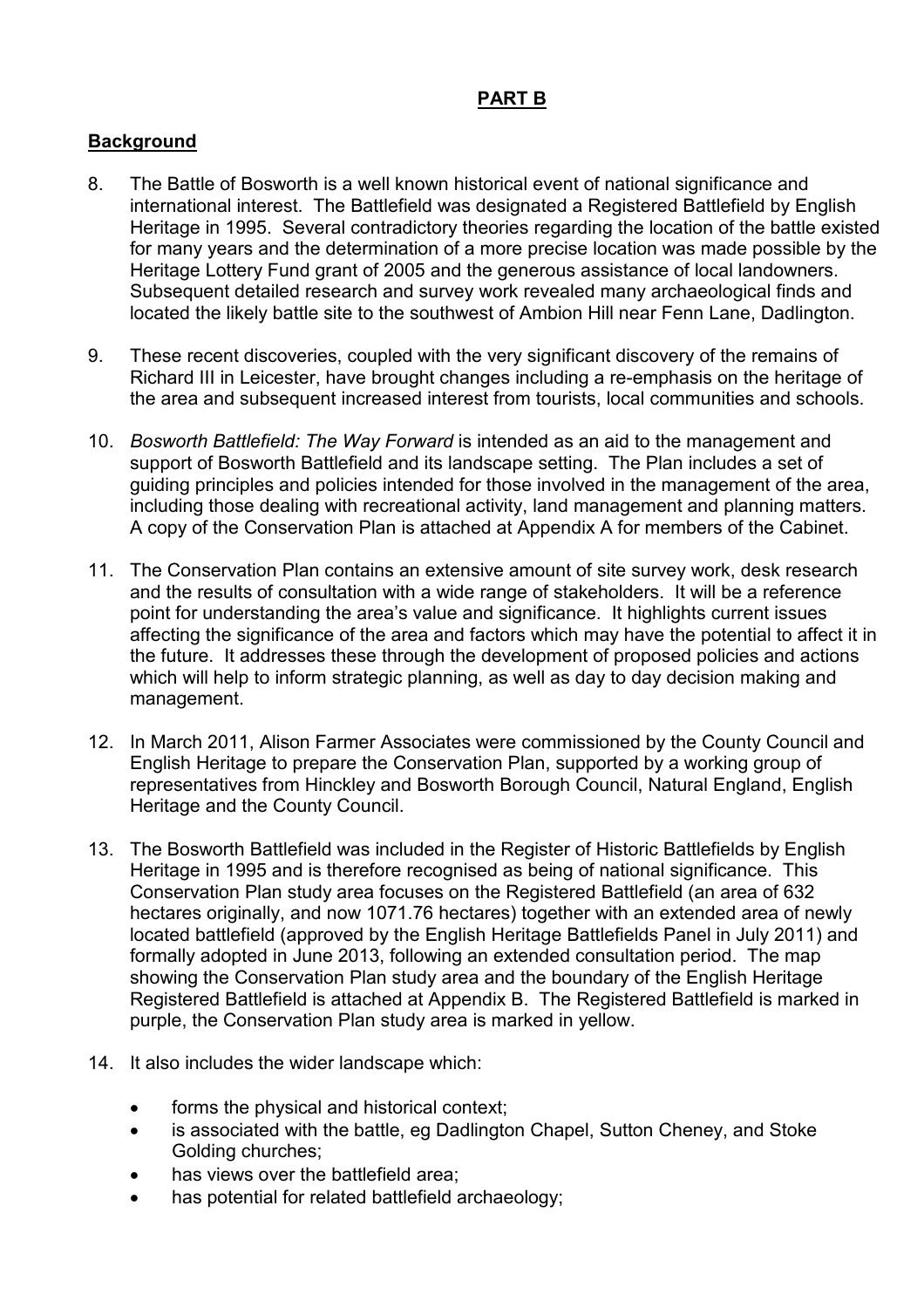- has complementary recreational activity.
- 15. The Conservation Plan identifies 14 proposed objectives and actions needed around six themes:
	- Encouraging partnership and communication;
	- Fostering the local economy;
	- Protection of archaeological resources;
	- Sustainable land management;
	- Appreciation and understanding of the landscape;
	- Access to and enjoyment of the Bosworth Battlefield area.

#### Proposal

- 16. The Conservation Plan proposes a partnership forum to include local residents, heritage and conservation societies, landowners and national organisations to lead the implementation of policies, suggesting priorities for action, and organising bids for external funding. This partnership forum will, ideally, be led by a local landowner or community representative, with support from the County Council and Hinckley and Bosworth Borough Council.
- 17. The approach to forming the partnership forum is outlined in the objectives contained within the Plan which includes identifying the key stakeholders, establishing regular meetings and developing the terms of reference. A key finding from the consultation process has highlighted the need to avoid being perceived as too prescriptive and bureaucratic in its approach to the partnership forum and to develop the mechanisms as it evolves.
- 18. Issues raised during the consultations such as traffic, litter, footpaths and rights of way could form the business of such a forum. The details of the management and reporting process of the forum will be discussed in due course.

#### **Consultations**

19. Consultation has taken place with a range of organisations. This is summarised in Appendix C.

#### Comments from Hinckley and Bosworth Borough Council

20. The Conservation Plan will assist the Borough Council in assessing the significance of the Battlefield. The Council currently has a saved Local Plan policy BE17: Historic Battlefields which is used in determining planning applications within the designated battlefield area (now extended). This policy will remain active until the adoption of the Site Allocations and Development Management Policies (DPD) expected in early 2015. As part of the presubmission version of the Site Allocations and DPD, two new heritage policies and one archaeology policy are being developed this year. One heritage policy is a generic umbrella policy which indicates how planning applications relating to heritage assets should be assessed and this is closely aligned with the requirements of the National Planning Policy Framework. The second heritage policy relates specifically to the different heritage assets including historic landscapes into which the Bosworth Battlefield and its setting falls.